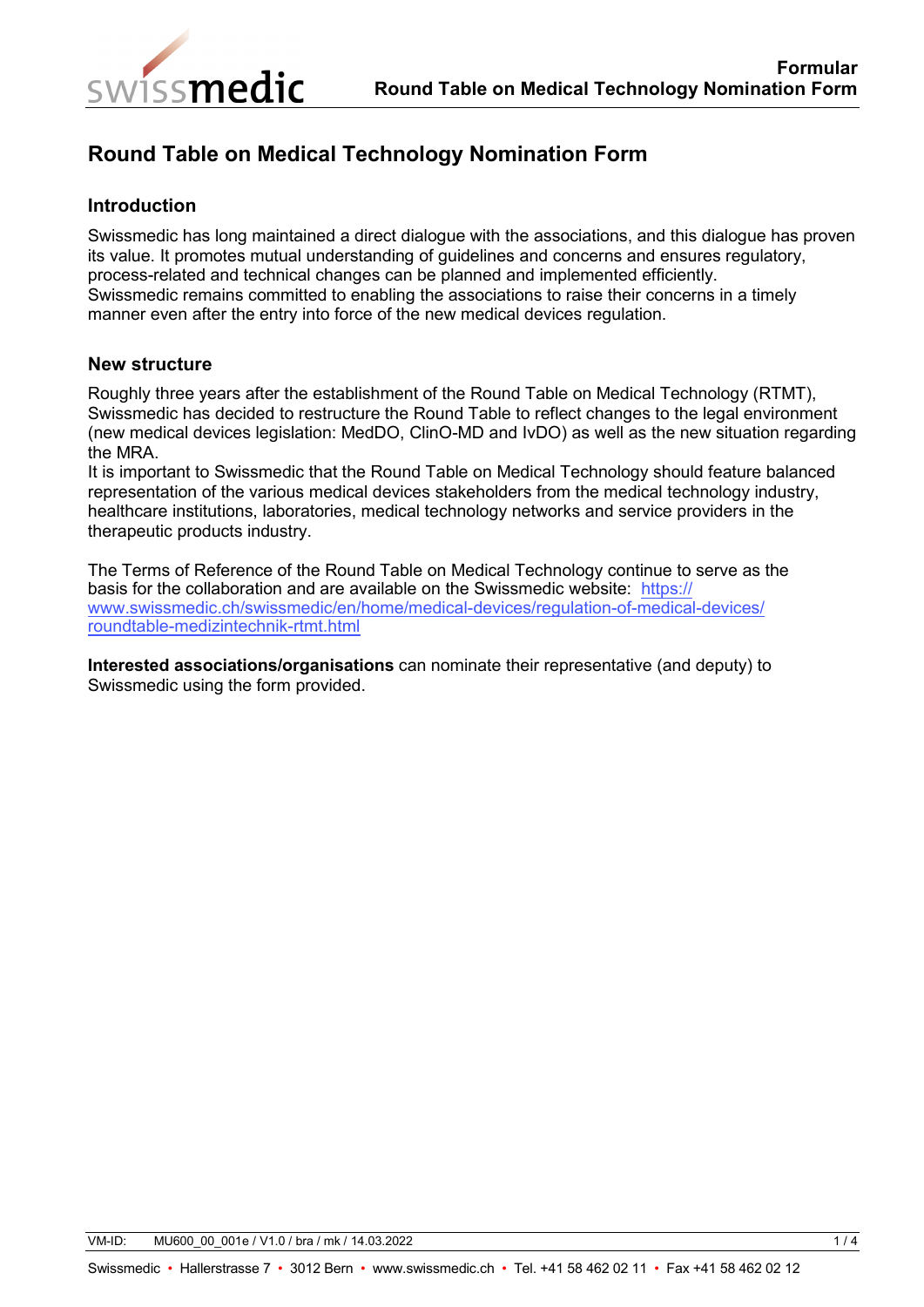

| <b>Administrative details</b>               |                                                                        |  |
|---------------------------------------------|------------------------------------------------------------------------|--|
| Organisation /<br>association               | Name an abbreviation:<br>Address:<br>E-mail:<br>Website:               |  |
| Head of the<br>organisation/<br>association | Name:<br>Position:<br>Address (business):<br>Phone Number:.<br>E-mail: |  |
| <b>Round Table</b><br>representative        | Name:<br>Position:<br>Address (business):<br>Phone number:<br>E-mail:  |  |
| <b>Round Table</b><br>deputy                | Name:<br>Position:<br>Address (business):<br>Phone Number:<br>E-mail:  |  |

*Please inform Swissmedic of any relevant changes to the contact details.*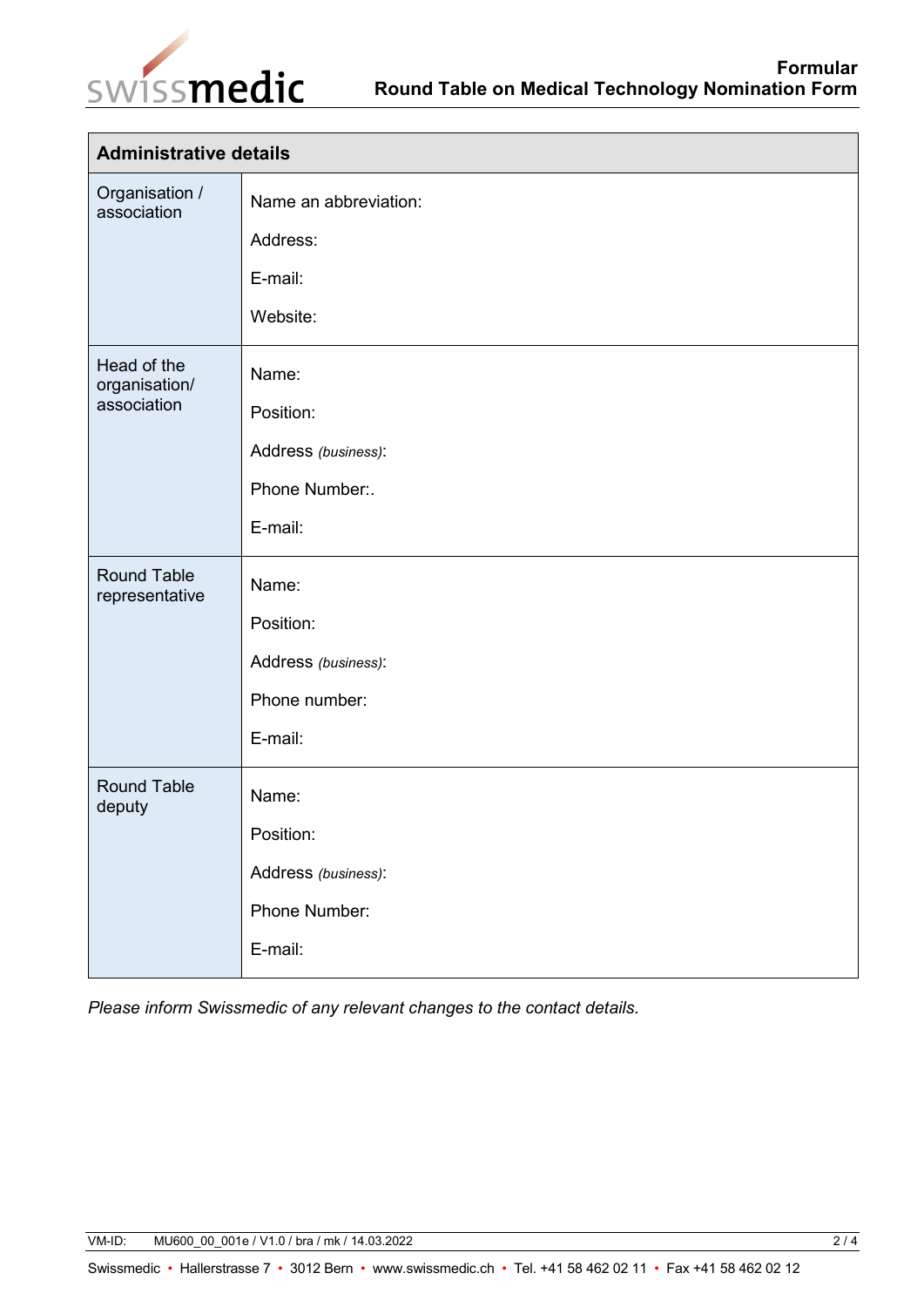

| <b>Criteria for membership</b>       |                                                                                                               |  |
|--------------------------------------|---------------------------------------------------------------------------------------------------------------|--|
| <b>Status</b>                        | The organisation above is established in Switzerland.                                                         |  |
| Mission/goals of the<br>organisation | The organisation has a clearly defined vision and corresponding goals,<br>which have been published.          |  |
|                                      | Please briefly summarise and include the link to your website:                                                |  |
|                                      | Vision:                                                                                                       |  |
|                                      |                                                                                                               |  |
|                                      |                                                                                                               |  |
|                                      |                                                                                                               |  |
|                                      |                                                                                                               |  |
|                                      | Mission and goals:                                                                                            |  |
|                                      |                                                                                                               |  |
|                                      |                                                                                                               |  |
|                                      |                                                                                                               |  |
|                                      |                                                                                                               |  |
|                                      | Activities:                                                                                                   |  |
|                                      |                                                                                                               |  |
|                                      |                                                                                                               |  |
|                                      |                                                                                                               |  |
|                                      |                                                                                                               |  |
|                                      | To what stakeholder group do your members belong?                                                             |  |
|                                      | Therapeutic products industry $/\Box$ Healthcare institutions /<br>ப                                          |  |
|                                      | Laboratories $/\Box$ Other service providers:                                                                 |  |
|                                      |                                                                                                               |  |
|                                      |                                                                                                               |  |
|                                      | $\Box$ Medical devices / $\Box$ Combination products /                                                        |  |
|                                      | In vitro diagnostic medical devices<br>⊔                                                                      |  |
| Responsibility                       | Statements and positions of the organisation's representatives                                                |  |
|                                      | represent the opinion of the members. There are corresponding<br>processes for consultation with the members. |  |